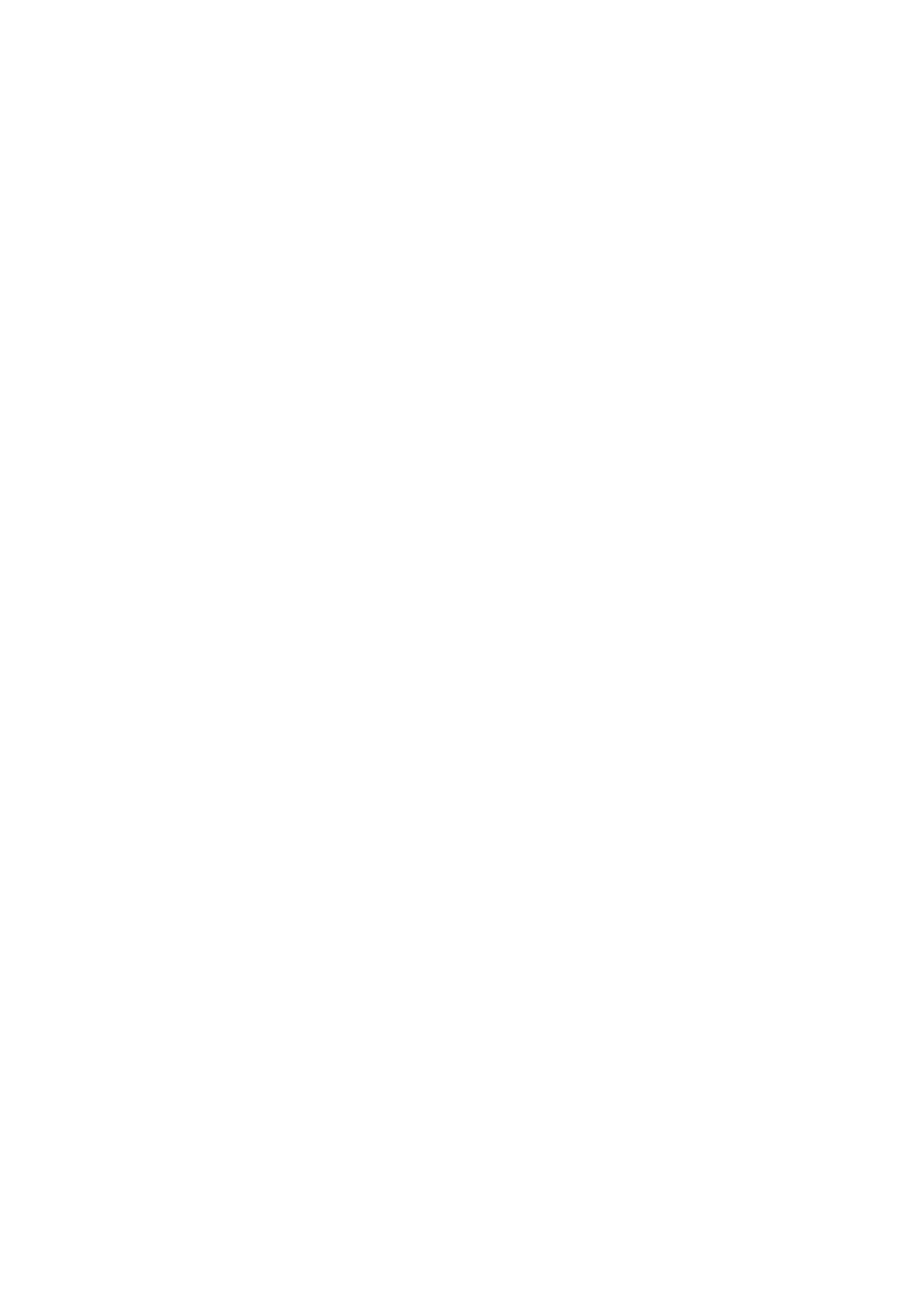#### **In the case of Sekulić and Kučević v. Serbia,**

The European Court of Human Rights (Second Section), sitting as a Chambercomposed of:

Guido Raimondi, *President,*  Peer Lorenzen, Dragoljub Popović, András Sajó, Nebojša Vučinić, Paulo Pinto de Albuquerque, Helen Keller, *judges,*

andStanley Naismith, *SectionRegistrar,*

Having deliberated in private on 24 September 2013,

Delivers the following judgment, which was adopted on that date:

## PROCEDURE

1. The case originated in two applications(nos. 28686/06 and 50135/06)against the Republic of Serbia lodged with the Court under Article 34 of the Convention for the Protection of Human Rights and Fundamental Freedoms ("the Convention") by two Serbian nationals, Ms Gvozdena Sekulić ("the first applicant") and Ms Sabaheta Kučević ("the second applicant"), on 20 June 2006 and 4 December 2006, respectively.

2. The first applicant was represented by Ms M. Popović and Ms Š. Dolovac, while the second applicant was represented by Ms R. Garibović,all lawyers practising in Novi Pazar. The Serbian Government ("the Government") were represented by their Agent, Mr S. Carić.

3. The applicants alleged that the State had violated their rights under Article 6 § 1 of the Convention and Article 1 of Protocol No. 1 thereto, due to its failure to enforce final domestic judgments rendered in their favour. The first applicant, in addition, alleged that she had had no effective domestic remedy at her disposal in that respect.

4. On 17 August 2009the applications were communicated to the Government. It was also decided to rule on the admissibility and merits of the applications at the same time (Article 29  $\S$  1).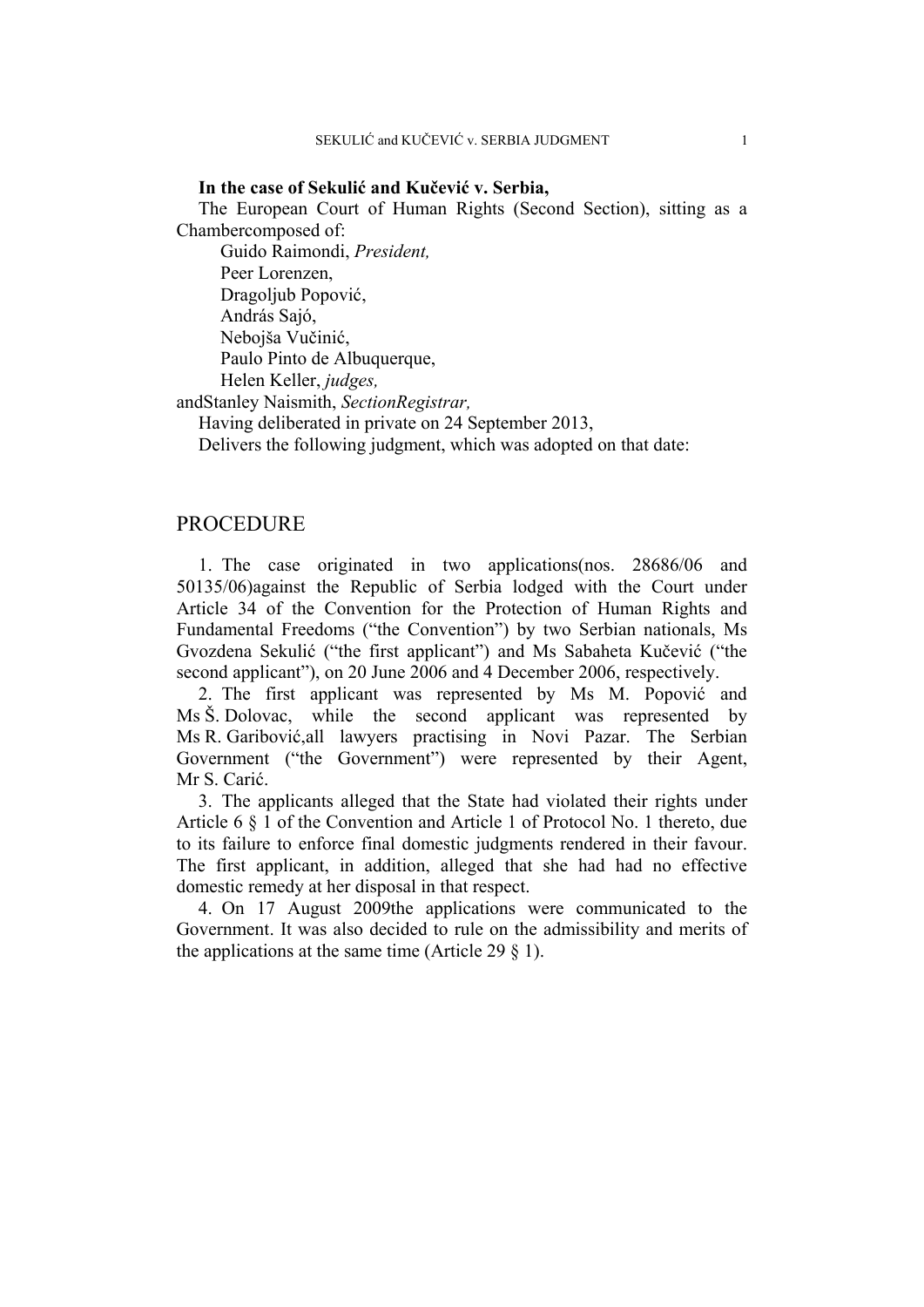## THE FACTS

## I. THE CIRCUMSTANCES OF THE CASE

5. The facts of the cases, as submitted by the parties, may be summarised as follows.

6. The first and second applicantswere born in 1952 and 1965 respectively, and live in Novi Pazar.

7. The first applicant was employed by Raška Holding AD – Pamučna predionica DOO ("the first debtor"), and the second applicant was employed by Raška Holding AD – Dorada tkanina DOO ("the second debtor"). The debtors are limited liability companies owned by the "Raška Holding Kompanija" ("the mother company").

8. On14 May 1996 and15 May 1996respectively, the applicants were placed on compulsory paid leaveuntil such time as normal production could be resumed and the said debtors' business performance had improved sufficiently.

9. Whilst on this leave, in accordance with the relevant domestic legislation, the applicants were entitled to a significantly reduced monthly income, as well as the payment of their pension, disability and other social security contributions.

10. Since the debtors failed to fulfil these obligations, the applicants brought numerous separate civil claims before the Municipal Court (*Opštinski sud*)in Novi Pazar(hereinafter "the Municipal Court").

## **A. As regards the first applicant**

## *1. The first set of proceedings*

11. On26February 2004 the Municipal Court ruled in favour of the first applicant and ordered her employer to pay her:

i. the monthly paid leave benefits (*garantovana zarada*) due from 15 May1996 to 1June 2001 (RSD 13,370 in total1; EUR 190 at the relevant time2), plus statutory interest;

ii. the monthly paid leave benefits (*minimalna zarada*) due from 1June2001 to 31 December 2003 (RSD 120,822 in total; EUR 1,725), plus statutory interest;

iii. the pension and disability insurance contributions (*doprinosi za penzijsko i invalidsko osiguranje*) due for the same periods; and

iii. RSD 6,800 (EUR 95) for legal costs.

1

<sup>&</sup>lt;sup>1</sup>The total sums specified in this judgment are given nominally, and any interest awarded domestically is to be calculated from the time each monthly payment became due.

<sup>&</sup>lt;sup>2</sup>The amounts in Euro are given for reference only, based on an approximate average value at the relevant time.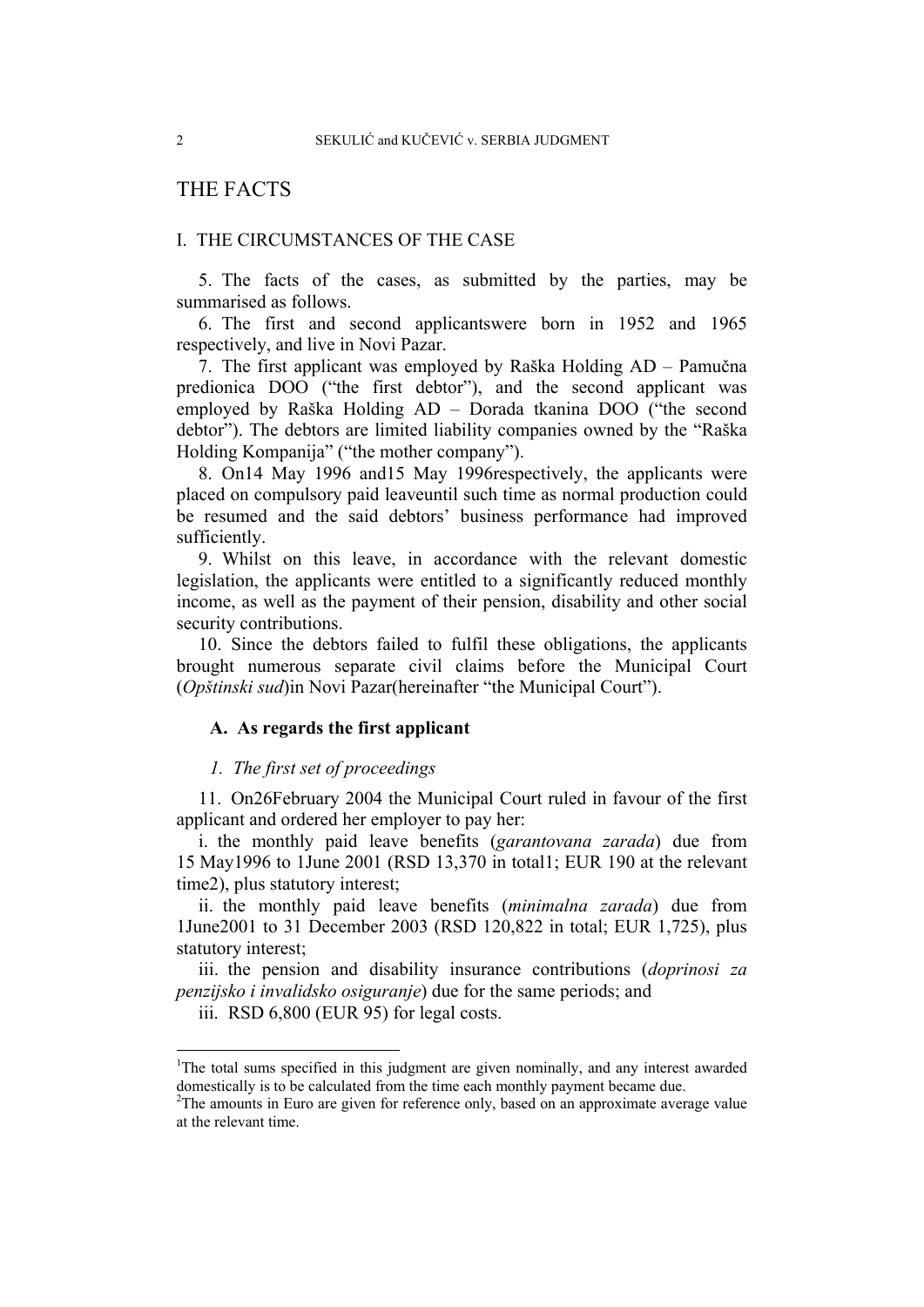12. On 15 March 2004 this judgment became final.

13. On 18 March 2004, upon the first applicant's request to that effect, the Municipal Court issued an enforcement order in respect of the paid leave benefits and costs, at the same time awarding the first applicant an additional amount of RSD 1,800 (EUR25)for the enforcement costs.It was further specified that the judgment would be enforced by means of a bank transfer or through auctioning the first debtor's specific movable and/or immovable assets.

#### *2. The second set of proceedings*

14. On17 June 2004 the Municipal Court ruled in favour of the first applicant and ordered her employer to pay her:

i. the monthly paid leave benefits (*minimalna zarada*) due from 1 January 2004 to 30 April 2004 (RSD 21,576 in total; EUR 300), plus statutory interest;and

ii. RSD 7,800 (EUR 110) for legal costs.

15. On 12 July 2004 this judgment became final.

16. On 14July 2004, upon the first applicant's request to that effect, the Municipal Court issued an enforcement order, at the same time awarding the first applicant the additional amount of RSD 1,200 (EUR15)for the enforcement costs.It was further specified that the judgment would be enforced by means of a bank transfer or through auctioning the first debtor's specific movable and/or immovable assets.

## *3. The third set of proceedings*

17. On1November 2004 the Municipal Court ruled in favour of the first applicant and ordered her employer to pay her:

i. the monthly paid leave benefits (*minimalna zarada*) due for the months of May to October 2004 (RSD 35,024 in total; EUR 460), plus statutory interest;

ii. the pension and disability insurance contributions (*doprinosi za penzijsko i invalidsko osiguranje*) due for the period from 1 May 2004 to 30 October 2004; and

iii. RSD 7,800 (EUR 100) for legal costs.

18. On 23March 2005 the part of the judgment concerning the monthly paid leave benefits and the pension and disability insurance contributions became final. The part of the judgment relating to the costs of the civil proceedings became final on an unspecified date in 2005.

19. On 23June 2005, upon the first applicant's request to that effect, the Municipal Court issued an enforcement order in respect of the monthly paid leave benefits, and the pension and disability insurance contributions, at the same time awarding the first applicant an additional amount of RSD 1,500 (EUR 20)in respect of the enforcement costs.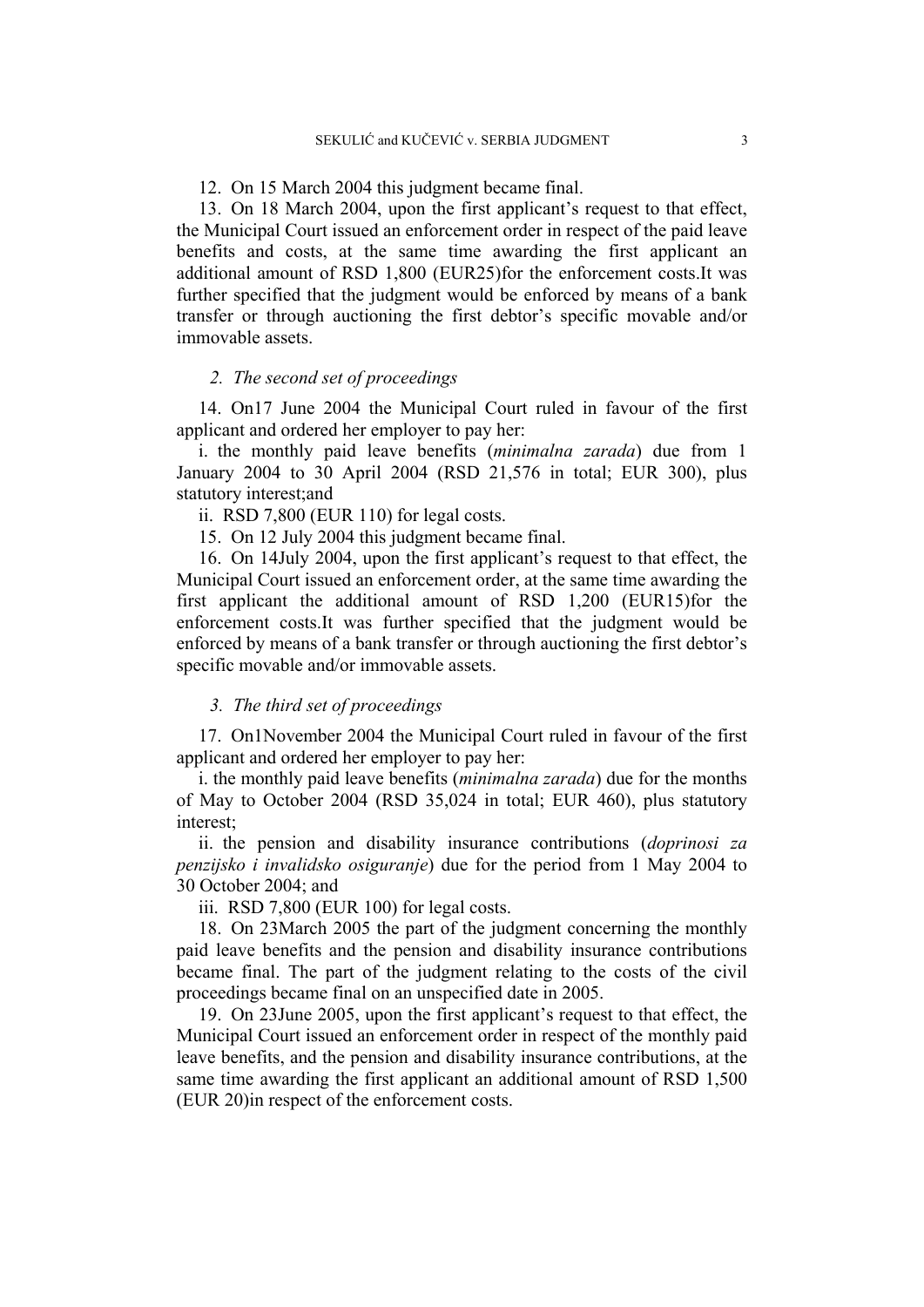20. On 24 June 2005the Municipal Court issued anenforcement order in respect of the costs and awarded the first applicant an additional amount of RSD 2,500 (EUR 30)in respect of the enforcement costs.

21. Both enforcement orders specified that the judgment would be enforced by means of a bank transfer or through auctioning the first debtor's specific movable and/or immovable assets.

#### *4. The fourth set of proceedings*

22. On 10 March 2005 the Municipal Court ruled in favour of the first applicant and ordered her employer to pay her:

i. the monthly paid leave benefits due from 1 November 2004 to 31 January 2005 (RSD 19,040 in total; EUR 235), plus statutory interest;

ii. the pension and disability insurance contributions due for the same period; and

iii. RSD 9,750 (EUR 120) for legal costs.

23. Thisjudgment became final on 14December 2005.

24. On 5 January 2006, upon the first applicant's request to that effect, the Municipal Court issued an enforcement order, specifying that the judgment would be enforced by means of a bank transfer or through auctioning the first debtor's specific movable and/or immovable assets. No additional enforcement costs were awarded.

## *5. The fifth set of proceedings*

25. On 12 October 2005 the Municipal Court ruled in favour of the first applicant and ordered her employer to pay her:

i. the monthly paid leave benefits due from 1 February 2005 to 30June 2005 (RSD 33,264 in total; EUR 390), plus statutory interest;

ii. the pension and disability insurance contributions due for the same period; and

iii. RSD 9,750 (EUR 115) for legal costs.

26. Thisjudgment became final on 6December 2005.

27. On 5 January 2006, upon the first applicant's request to that effect, the Municipal Court issued an enforcement order, specifying that the judgment would be enforced by means of a bank transfer or through auctioning the first debtor's specific movable and/or immovable assets. No additional enforcement costs were awarded.

## *6. The sixth set of proceedings*

28. On 21 February 2006 the Municipal Court ruled in favour of the first applicant and ordered her employer to pay her:

i. the monthly paid leave benefits due from 1 July 2005 to 31December 2005 (RSD 43,080 in total; EUR 495), plus statutory interest;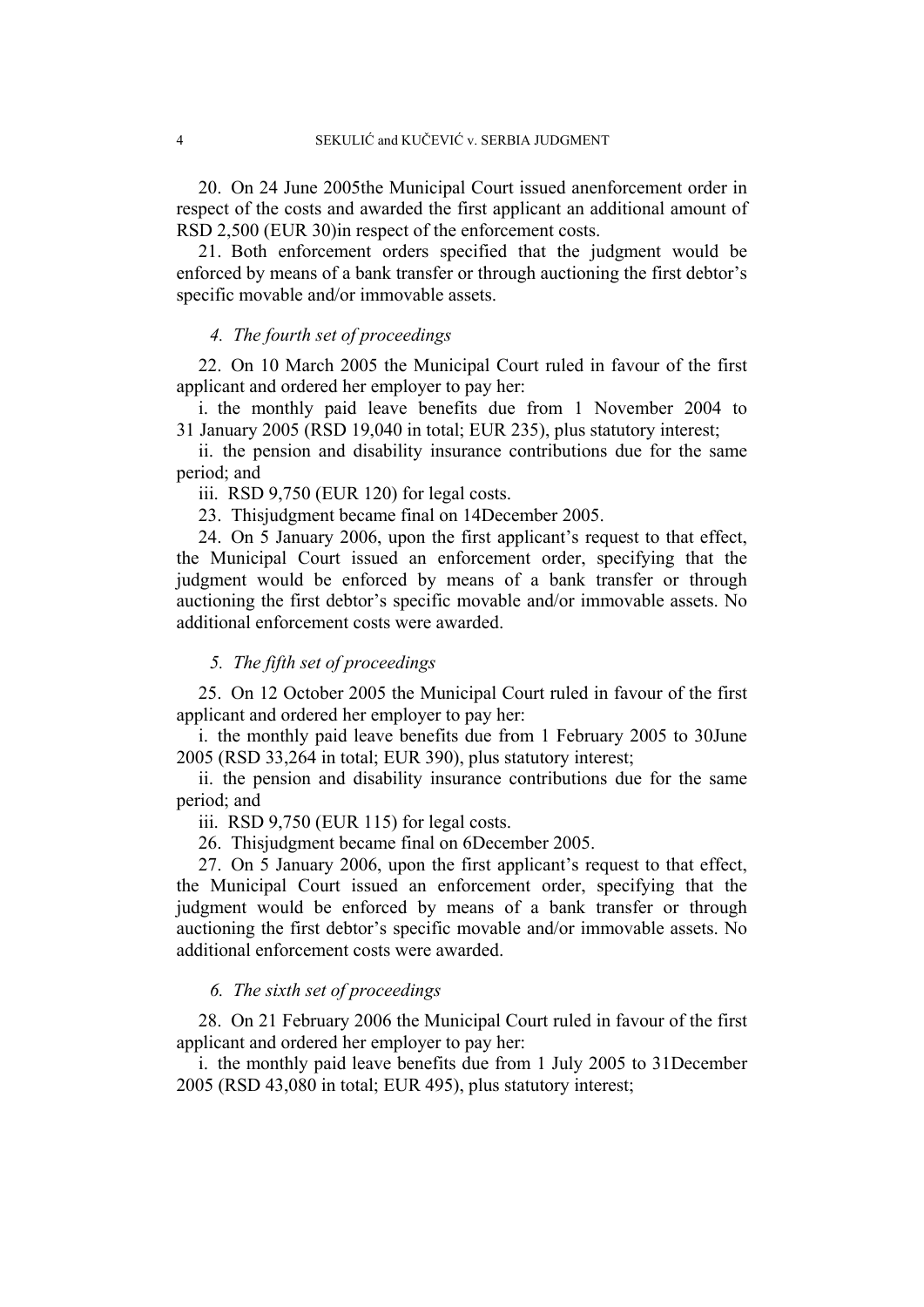ii. the pension and disability insurance contributions due for the same period; and

iii. RSD 5,400 (EUR 60) for legal costs.

29. Thisjudgment became final on 23March 2006.

30. On 3April 2006, upon the first applicant's request to that effect, the Municipal Court issued an enforcement order in respect of the paid leave benefits and costs. It was further specified that the judgment would be enforced by means of a bank transfer or through auctioning the first debtor's specific movable and/or immovable assets. No additional enforcement costs were awarded.

## *7. The seventh set of proceedings*

31. On 19 October 2006 the Municipal Court ruled in favour of the first applicant and ordered her former employer to pay her:

i. the monthly paid leave benefits due for the months of January to April 2006 (RSD 31,280 in total; EUR 385), plus statutory interest;

ii. the pension and disability insurance contributions due for the period from 1 January 2006 to 1May 2006; and

iii. RSD 11,700 (EUR 145) for legal costs.

32. Thisjudgment became final on 13November 2006.

33. On 27November 2006, upon the first applicant's request to that effect, the Municipal Court issued an enforcement order in respect of the paid leave benefits and costs, specifying that the judgment would be enforced by means of a bank transfer or through auctioning the first debtor's specific movable and/or immovable assets. No additional enforcement costs were awarded.

## **B. As regards the second applicant**

## *1. The first set of proceedings*

34. On 19 January 2005 the Municipal Court ruled in favour of the second applicant. On 1 February 2005 the Municipal Court amended this judgment in respect of the due amounts, and ultimately ordered her employer to pay her:

i. the monthly paid leave benefits (*minimalna zarada*) due from 1 June 2004 to 18November 2004 (RSD 37,326 in total; EUR 335), plus statutory interest;

ii. the pension and disability insurance contributions (*doprinosi za penzijsko i invalidsko osiguranje*) due for the same period; and

iii. RSD 9,750 (EUR 90) for legal costs.

35. On 21 February 2005 this judgment became final.

36. On 26 September 2005, upon thesecond applicant's request to that effect, the Municipal Court issued an enforcement order in respect of the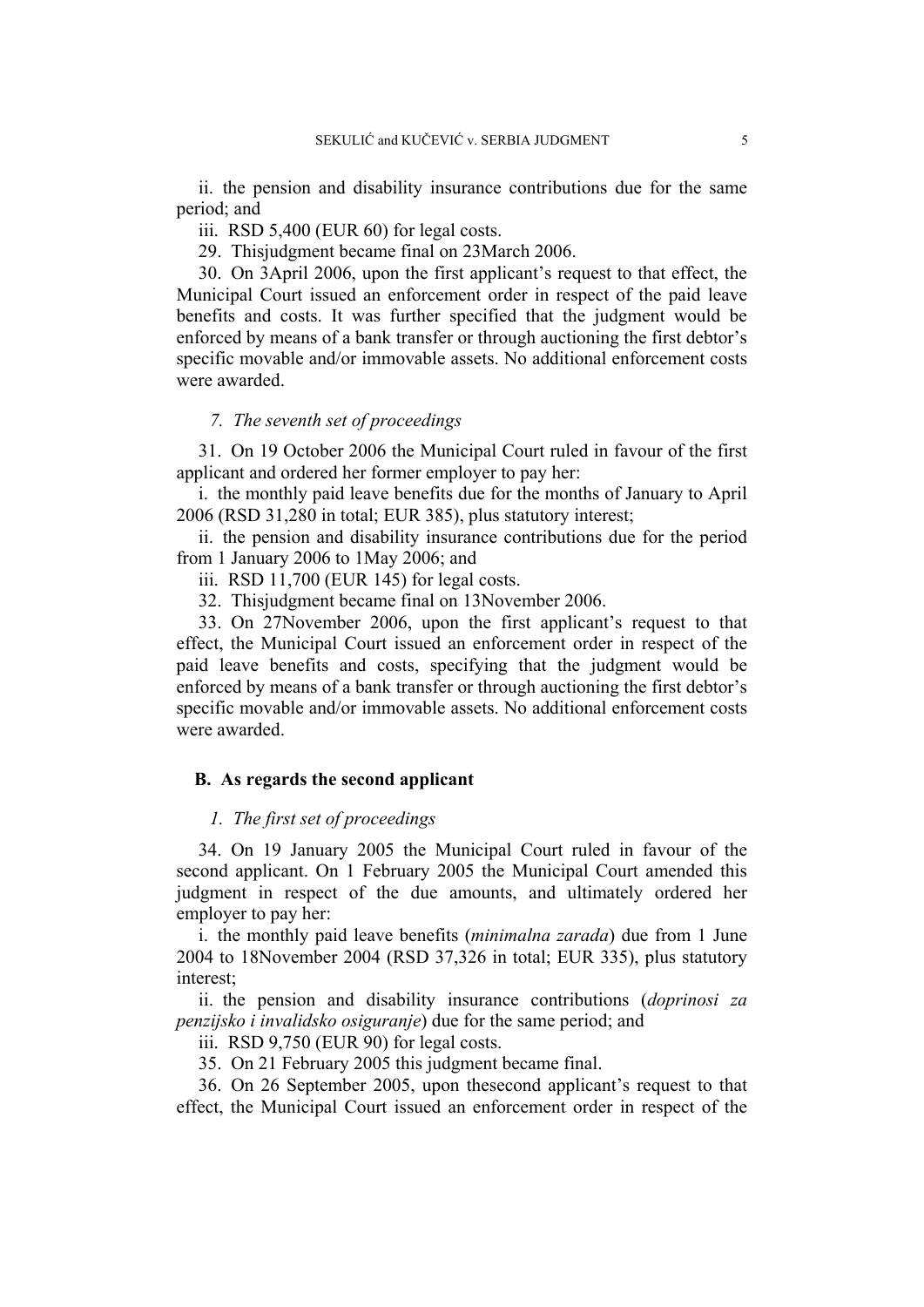paid leave benefits and costs. Itwas further specified that the judgment was to be enforced by means of a bank transfer or through auctioning the second debtor's specific movable and/or immovable assets. It is unclear whether any costs were awarded in respect of the enforcement proceedings.

## *2. The second set of proceedings*

37. On 28 September 2005the Municipal Court ruled in favour of the second applicant and ordered her employer to pay her:

i. the monthly paid leave benefits due from 1 December 2004 to 30June 2005 (RSD 46,178 in total; EUR 545), plus statutory interest;

ii. the monthly paid leave benefits due from 1 July 2005 to 28 September 2005 in the amount of the minimum wage, as per the official data, plus statutory interest;

iii. the pension and disability insurance contributions due for the same periods; and

iv. RSD 9,750 (EUR 115) for legal costs.

38. Thisjudgment became final on 7December 2005.

39. On 27December 2005, upon the second applicant's request to that effect, the Municipal Court issued an enforcement order in respect of the paid leave benefits and costs, and awarded the applicant an additional amount of RSD 2,250 (EUR25)in respect of the enforcement costs. In was further specified that the judgment was to be enforced by means of a bank transfer or through auctioning the second debtor's specific movable and/or immovable assets.

#### **C. Termination of the applicants' employment**

40. On 5 November 2004the debtors' mother company (see paragraph 7 above) proposed the Redundant Employees Programme (*Program rešavanja viška zaposlenih–* hereinafter "the redundancy programme"). The redundancy programme set out the criteria for determining redundant employees and, once declared redundant, provided them with two options for benefits: (i) to receive a single redundancy payment from the employer (*jednokratnanovčana naknada*); or (ii) to receive a severance payment and claim monthly unemployment benefits from the social security of the State (*otpremnina inovčana naknada*). These benefits were provided for all employees, regardless of whether they had any other outstanding claim towards the company.

41. On 7 December 2005 and 8 December 2005, the first and the second applicant, respectively,opted for the single redundancy payment.

42. On 16 October 2006 and 4September 2006 the mother company issued decisions terminating the first and the second applicant's employment as of 11 October 2006 and 12September 2006, respectively.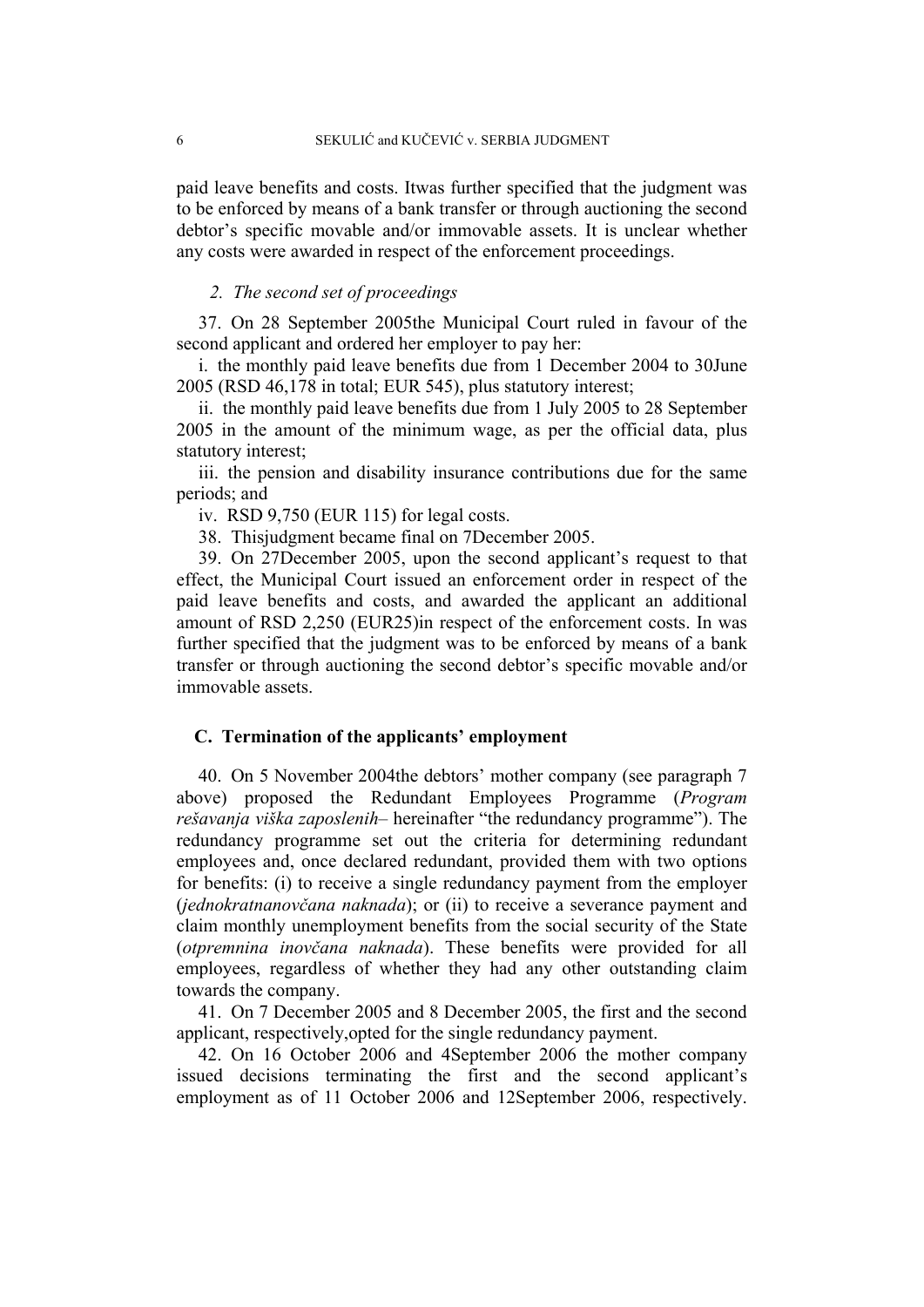Consequently, as of that date all the rights and obligations arising from the applicants' employment were terminated.

43. On an unspecified date the first applicant, and on 12 September 2006 the second applicant signed an agreement with their employer regulating mutual outstanding debts on account of loans or other claims, and on account of due salaries and pension and disability contributions, respectively. Without specifying any amount of the outstanding debts, the agreement provided for, *inter alia*, the employer's obligation to pay its outstanding debt within six months, failing which the applicants wereentitled to lodge a civil claim for compensation.

44. On 11 October 2006 and 12 October 2006 the mother company paid to the first applicant and the second applicant each RSD 299,700 (EUR 3,700) on account of the redundancy payment.

45. On 9February 2007 and 9 October 2007 the due pension and disability contributions were paid.

## **D. The status of the debtors**

46. On 5 November 2004 the Privatization Agency (*Agencija za privatizaciju*) initiated the restructuring of the mother company, which is still ongoing. As of July 2013, the debtors still consisted of predominantly socially-owned and State-owned capital.

## II. RELEVANT DOMESTIC LAW AND PRACTICE

47. The relevant domestic law and practice is set out in the Court's judgments of *R. Kačapor and Others v. Serbia*(nos. 2269/06, 3041/06, 3042/06, 3043/06, 3045/06 and 3046/06, 15 January 2008, §§ 57- 82);*Vlahović v. Serbia*(no. 42619/04, §§37-47, 16 December 2008); *Crnišanin and Others v. Serbia*(nos. 35835/05, 43548/05, 43569/05 and 36986/06, 13 January 2009, §§100-104); *Rašković and Milunović v. Serbia*, nos. 1789/07 and 28058/07, §65, 31 May 2011;and *EVT Company v. Serbia* (no. 3102/05, §§ 26 and 27, 21 June 2007).

## THE LAW

## I. JOINDER OF THE APPLICATIONS

48. The Court considers that, in accordance with Rule 42 § 1 of the Rules of Court, the applications should be joined, given their similar factual and legal background.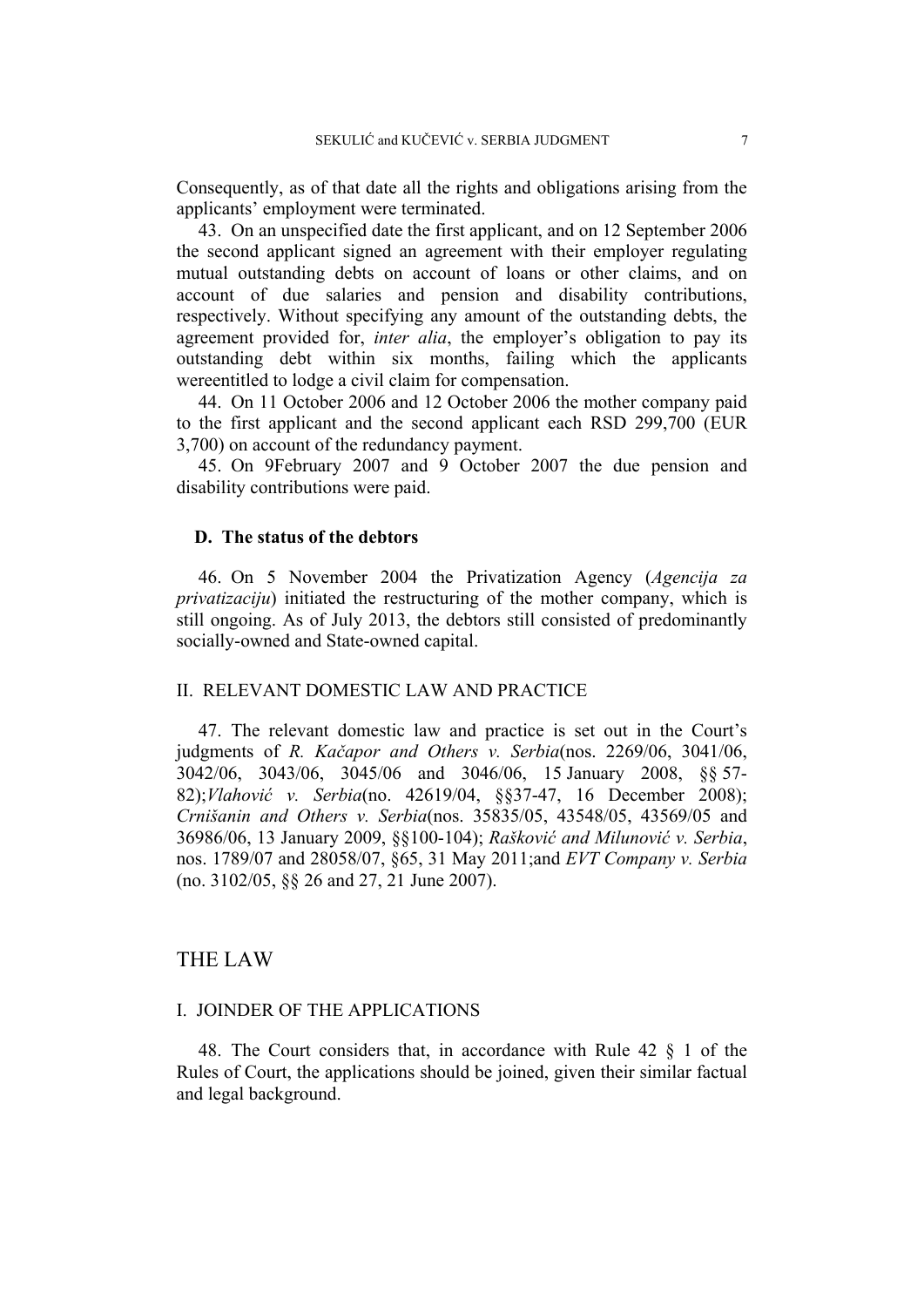## II. ALLEGED VIOLATION OF ARTICLE 1 OF PROTOCOL NO. 1 TO THE CONVENTION

49. The applicantscomplained that the State had infringed their right to the peaceful enjoyment of their possessions, as guaranteed by Article 1 of Protocol No. 1 to the Convention, which in its relevant part, reads as follows:

"Every natural or legal person is entitled to the peaceful enjoyment of his possessions. No one shall be deprived of his possessions except in the public interest and subject to the conditions provided for by law and by the general principles of international law."

## **A. Admissibility**

50. The Court notes that the applicationsare not manifestly ill-founded within the meaning of Article 35  $\S$  3 of the Convention. It further notes that theyare not inadmissible on any other grounds. They must therefore be declared admissible.

### **B. Merits**

51. The Government submitted that there had been no violation of Article 1 of Protocol No. 1 to the Convention. Apart from the arguments which have already been discussed by the Court in similar cases (see *R. Kačapor and Others*, and *Vlahović*, both cited above)*,* the Government also submitted that since the restructuring had been ordered in the public interest, the enforcement of the judgments had been suspended in accordance with the law, as well as with the Court's case-law, since Article 1 of Protocol No. 1 did not guarantee a right to full compensation in all circumstances (*Lithgow and Others v. the United Kingdom*, 8 July 1986, § 121, Series A no. 102). Furthermore, they maintained that by accepting the redundancy payment from the programme, the applicants in the present cases had waived the rights arising from the judgments issued in their favour, as was the case with the third applicant in the *Grišević* case (*Grišević and Others v. Serbia*, nos. 16909/06, 38989/06 and 39235/06, § 52, 21 July 2009), and thus had no pecuniary entitlement.

52. The applicants reaffirmed their complaints. In particular, they submitted that they had never waived their rights arising from the judgments, and that in accordance with the practice of the Constitutional Court, they were still entitled to enjoy the rights arising from the final judgments in their cases, even though they had been granted the rights arising from the redundancy programme.

53. Turning to the present case, the Court notes that the respondent State has consistently been held responsible for the non-enforcement of the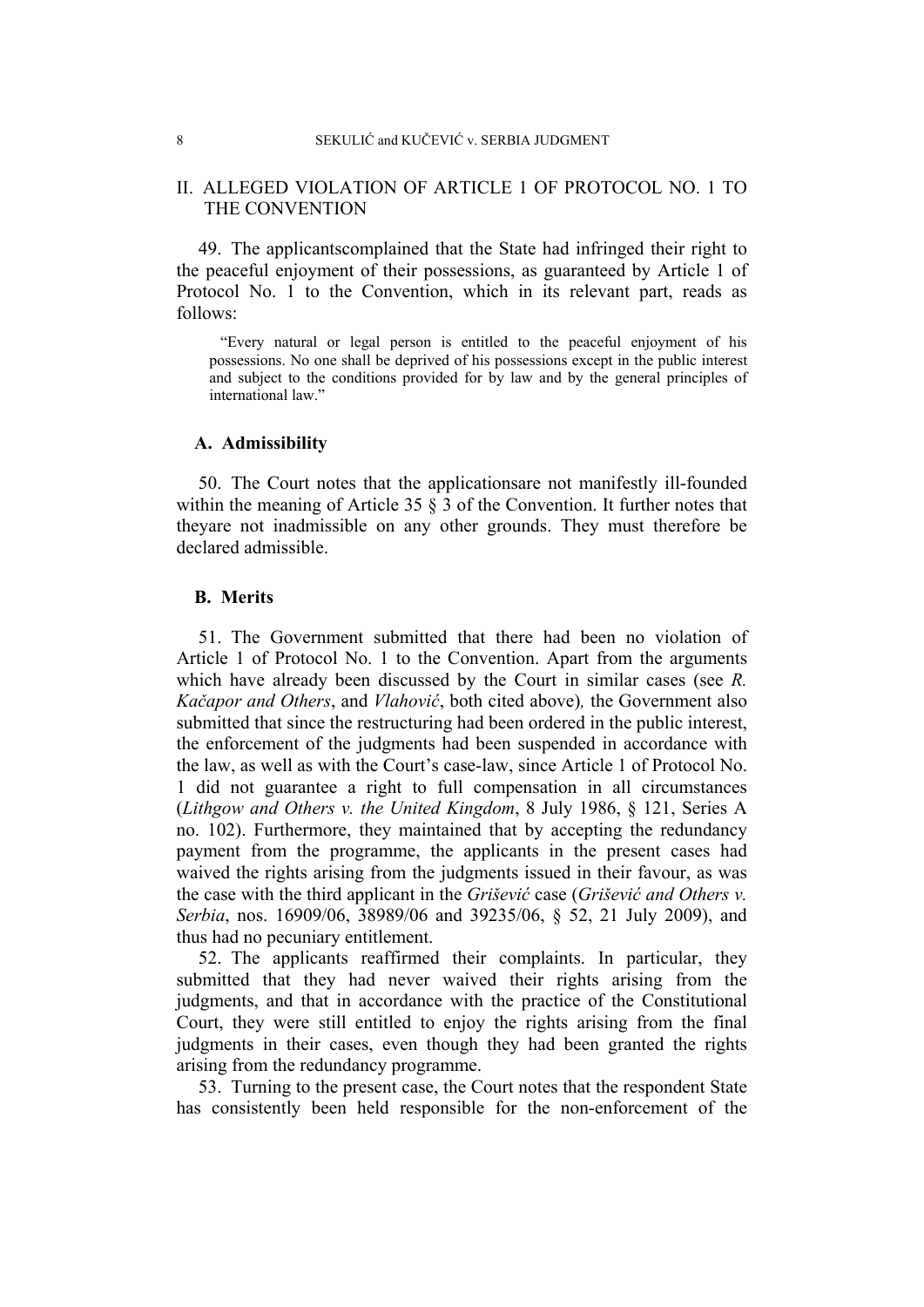judgments rendered against companies predominantly comprised of socially-owned capital (see, for example, *R. Kačapor and Others*, cited above; and*Grišević and Others*, cited above), regardless of whether such companies were in the process of liquidation or reorganisation (see, for example,*Vlahović,* cited above, §§74-77 and 81; and *Crnišanin and Others v. Serbia*, nos. 35835/05, 43548/05, 43569/05 and 36986/06, §§ 124 and 133, 13 January 2009), it being understood that the same conclusion applies, *a fortiori*, in respect of the companies where there has been a subsequent change in their respective capital share structure resulting in the predominance of the State-owned and socially-owned capital. The Court finds no particular circumstances in the present cases to depart from this conclusion.

54. Furthermore, the Court has already considered practically identical circumstances in *Rašković and Milunović* (cited above, §§ 69-72), in which it found, *inter alia*, a violation ofArticle 6 of the Convention and Article 1 of Protocol No. 1. In particular, it has been held that the non-enforcement of judgments rendered against socially-owned companies, which is the subject matter of the present cases, is clearly distinguishable from that in*Lithgow and Others*,to which the Government referred (see paragraph 56 above),and which concerned compensation for nationalised property.

55. The Court considers that the applicants' participation in the redundancy programmedid not deprive them of their entitlement arising from the final judgments rendered in their favour given that, contrary to the *Grišević* case, they have never waived their rights arising from the domestic judgments. The Government certainly submitted no evidence to the contrary. Therefore, the Court concludes that the final judgments rendered in the applicants' favour continue to represent a claim for the purposes of Article 1 of Protocol No. 1 to the Convention, while the prolonged failure of the Serbian authorities to enforce those judgments cannot be seen as being in accordance with the domestic law.

56. In the light of the above, the Court finds that there has been a breach of Article 1 of Protocol No. 1 to the Convention.

## III. ALLEGED VIOLATION ARTICLE 6 § 1 OF THE CONVENTION

57. Both applicantsalso complainedunder Article 6 § 1 of the Convention about the respondent State's failure to enforce the final judgments rendered in their favour.

58. Article 6 § 1 of the Convention in its relevant part reads as follows:

"In the determination of his [or her] civil rights and obligations ... everyone is entitled to a fair hearing ... by [a] ... tribunal ..."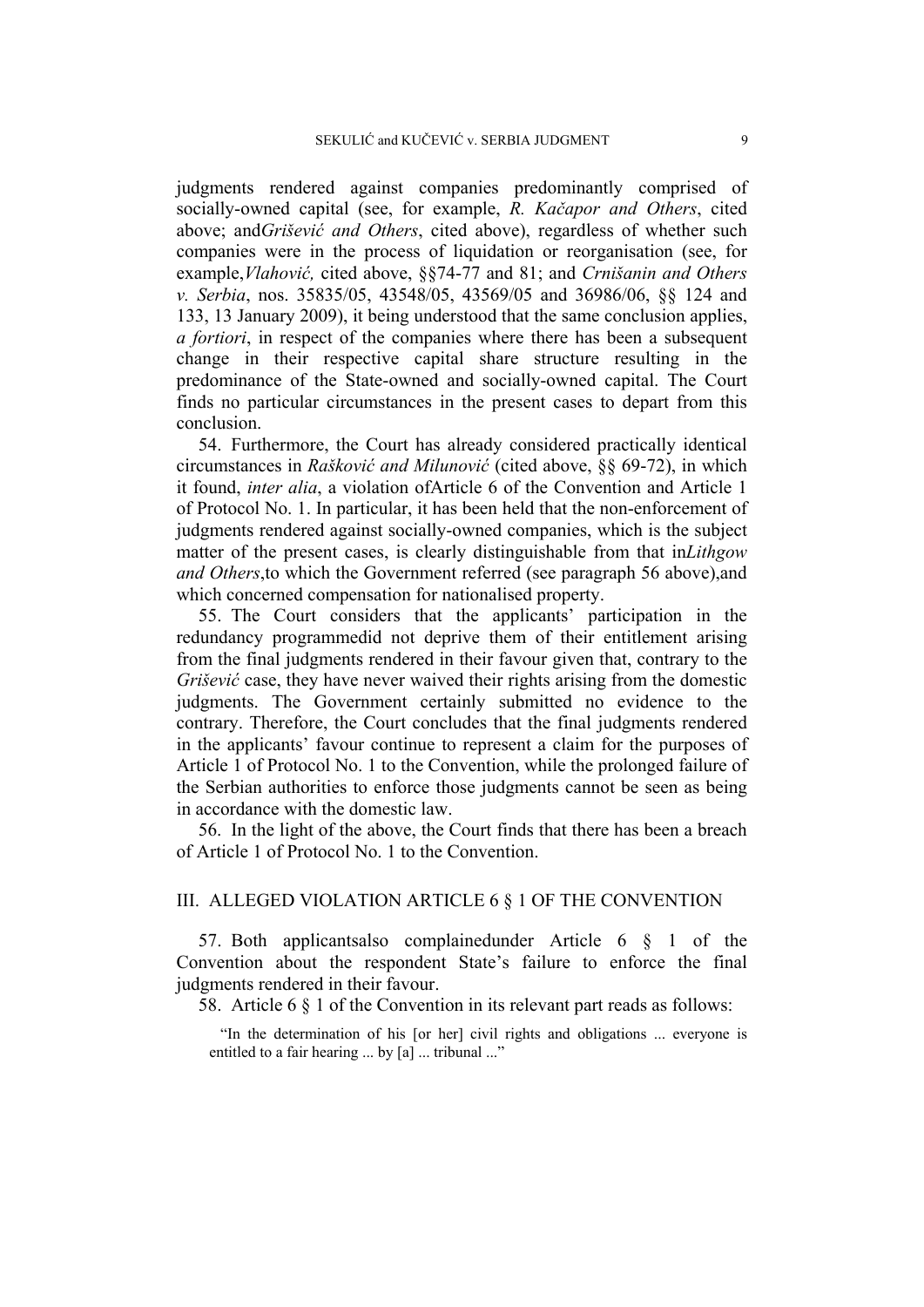#### **A. Admissibility**

59. The Court notes that these complaints are linked to those examined above and must, therefore, likewise be declared admissible.

## **B. Merits**

60. The Government submittedthat the Court should take into consideration only those parts of the applicants' respective enforcement proceedings which were pending as of 3 March 2004, which is when the Convention entered into force in respect of Serbia.

61. The Court notes that the first judgments were rendered in favour of the first and the second applicanton 26 February 2004 and 19 January 2005, while the relevant enforcement orders were issued on 18March 2004 and 26 September 2005 respectively, which are the earliest dates from which the period of non-enforcement could be observed.

62. The Court has already held that the State is responsible for the failure to enforce final domestic judgments rendered against socially-owned companies (see *R. Kačapor and Others*, cited above, §§ 115-116; *Crnišanin and Others*, cited above, § 123; and *Grišević and Others,* cited above, §§ 68-69). It finds no reason to depart from this conclusion in the present case given that the debtorsare comprised of both State and socially-owned capital (see paragraph 46 above) and the period of non-enforcement has so far lasted between eight years and nine years and six months, respectively. The Serbian authorities have thus not taken the necessary measures to enforce the judgments in question and have not provided any convincing reasons for that failure. Accordingly, there has also been a violation of Article 6 § 1 of the Convention.

## IV. ALLEGED VIOLATION OF ARTICLE 13OF THE CONVENTION

63. The first applicant made the same complaints under Article 13 of the **Convention** 

64. Having regard to its finding under Article 6 of the Convention (see paragraph 62above) and Article 1 of Protocol No. 1(see paragraphs56 above), the Court considers that it is not necessary to examine separately the admissibility or the merits of the same issue under Article 13 of the Convention (see, for example, *Ilić v. Serbia*, no. 30132/04, § 106, 9 October 2007; *Kin-Štib and Majkić v. Serbia*, no. 12312/05, § 90, 20 April 2010).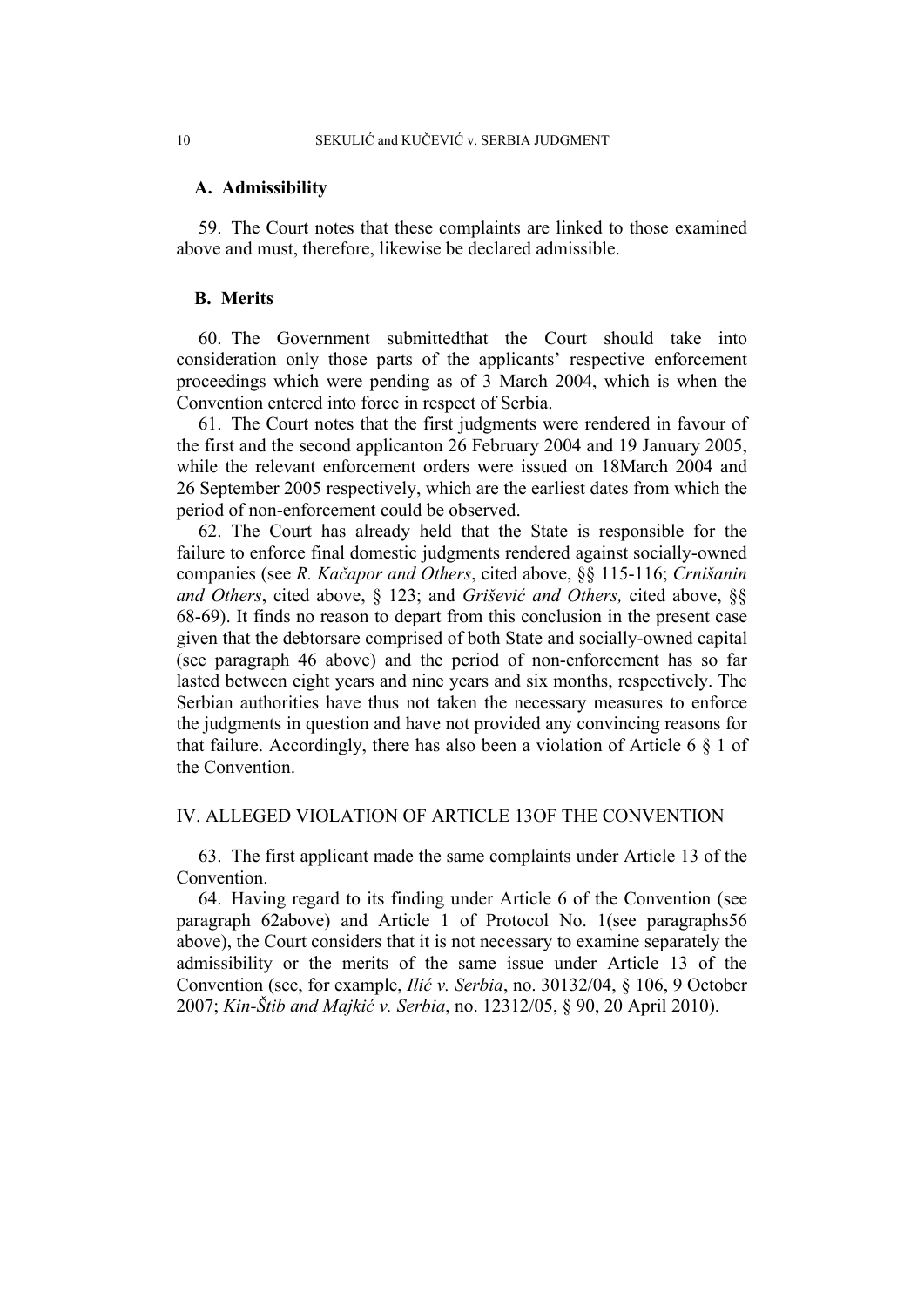## IV. APPLICATION OF ARTICLE 41 OF THE CONVENTION

65. Article 41 of the Convention provides:

"If the Court finds that there has been a violation of the Convention or the Protocols thereto, and if the internal law of the High Contracting Party concerned allows only partial reparation to be made, the Court shall, if necessary, afford just satisfaction to the injured party."

## **A. Damage, costs and expenses**

66. The applicants requested that the State be ordered to pay, from its own funds, the sums awarded by the domestic courtsin respect of the monthly paid leave benefits for the period from 14 May 1996 to 1 May 2006, and from 1 June 2004 to 12 September 2006, respectively, plus the costs of the domestic civil andenforcement proceedings.The first applicant claimed EUR 300 for the costs and expenses incurred in the proceedings before this Court. The second applicant also claimed such costs, but did not specify their exact amount, leaving it to the Court's discretion.

67. The Government maintained that the payment received by the applicants through the redundancy programme should be deducted from the final award under this head. The Government further submitted that the pension and disability insurance contributions for the period of 76 months and 13 days and for the period of 108 months, due to the first and the second applicant respectively, should be deducted from the final award under this head.

68. Considering the Government's argument, and having regard to the violations found in the present case and its own case-law (see*R. Kačapor and Others*, cited above, §§ 123-126, and *Crnišanin and Others*, cited above, §§ 137-139), in particular bearing in mind the different nature of the awards established by the relevant domestic judgments and the redundancy programme (see paragraph 55 above), the Court considers that the Government must pay the applicants the sumsas awarded in the domestic judgments (see paragraphs 11, 14, 17, 22, 25, 28, 31, 34 and 37), as well as the established costs of the enforcement proceedings (see paragraphs 13, 16, 19, 20 and 39above), less any and all payments that were paid to them on those bases in the meantime (see, *mutatis mutandis, R. Kačapor and Others v. Serbia*, §§ 123-126, and *Crnišanin and Others v. Serbia*, §§ 137-139, both cited above).

69. As regards the non-pecuniary damage as well as costs and expenses incurred before this Court, the Court considers it reasonable and equitable to award EUR 2,000 to each of the applicants under these heads.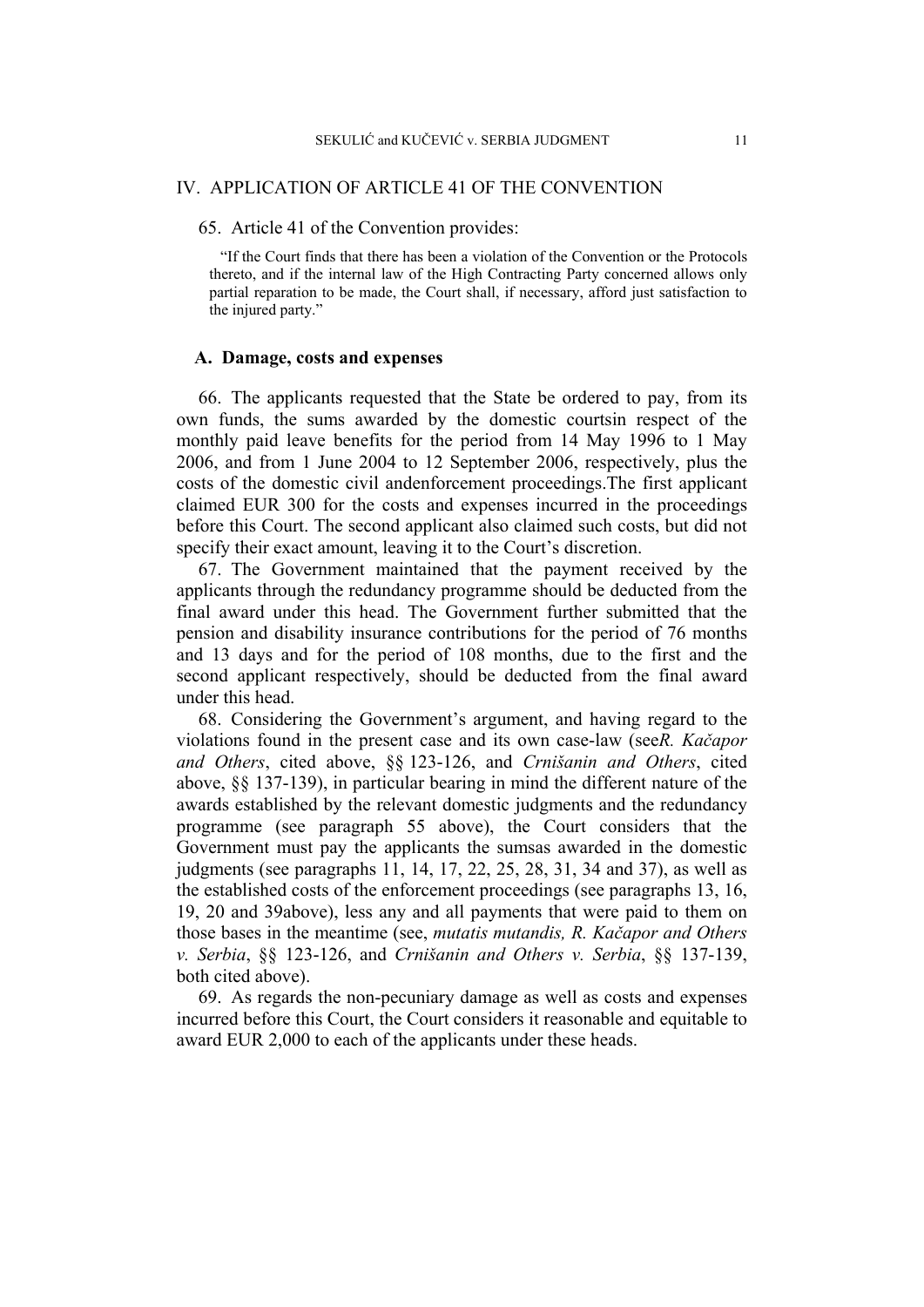## 12 SEKULIĆ and KUČEVIĆ v. SERBIA JUDGMENT

## **B. Default interest**

70. The Court considers it appropriate that the default interest should be based on the marginal lending rate of the European Central Bank, to which should be added three percentage points.

## FOR THESE REASONS, THE COURT,UNANIMOUSLY,

- 1. *Decides*to join the applications;
- 2. *Declares* the complaints under Article 6 § 1 of the Convention and Article 1 of Protocol No. 1 concerning the non-enforcement of the final domestic judgments admissible;
- 3. *Holds* that there has been a violation of Article 6 § 1 of the Convention;
- 4. *Holds* that there has been a violation of Article 1 of Protocol No. 1 to the Convention;
- 5. *Holds* that there is no need to examine separately the admissibility or the merits of the complaint made under Article 13 of the Convention;
- 6. *Holds*,

(a) that the respondent State is to pay to the applicants, from its own funds and within three monthsfrom the date on which the judgment becomes final in accordance with Article 44 § 2 of the Convention,the amounts awarded in the final domestic judgments as well as the enforcement costs less any and all payments that were paid to them on those bases in the meantime;

(b) that the respondent State is to pay to each of the applicants, within the same period, EUR 2,000 (two thousand euros) in respect of nonpecuniary damage, costs and expenses, plus any tax that may be chargeable on this amount, which is to be converted into the currency of the respondent State at the rate applicable at the date of settlement;

(c) that from the expiry of the above-mentioned three months until settlement simple interest shall be payable on the above amounts at a rate equal to the marginal lending rate of the European Central Bank during the default period plus three percentage points;

7. *Dismisses*,the remainder of the applicants' claim for just satisfaction.